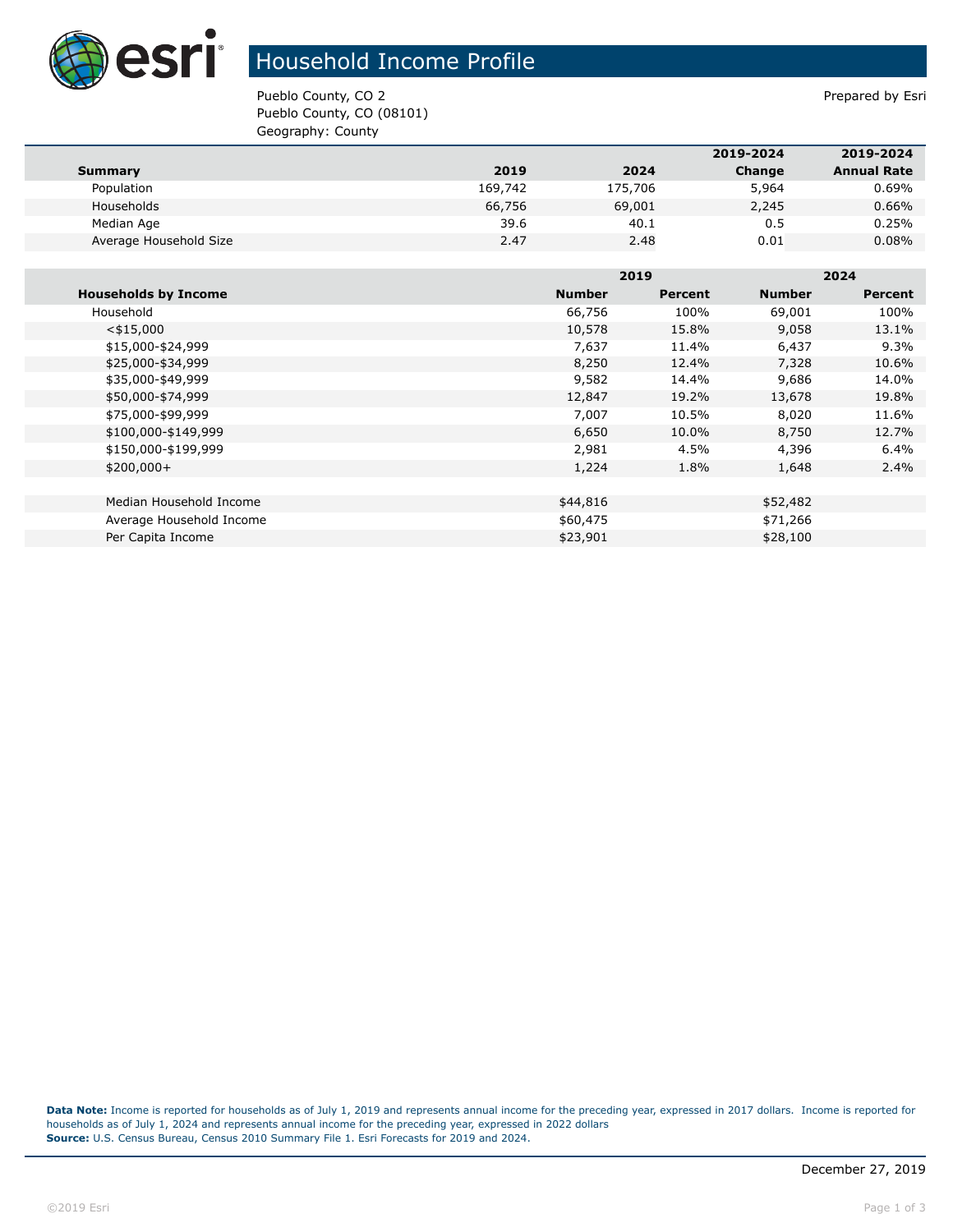

## Household Income Profile

Pueblo County, CO 2 Prepared by Esri Pueblo County, CO (08101) Geography: County

| 2019 Households by Income and Age of Householder |          |           |           |           |           |          |          |  |  |
|--------------------------------------------------|----------|-----------|-----------|-----------|-----------|----------|----------|--|--|
|                                                  | $25$     | $25 - 34$ | $35 - 44$ | $45 - 54$ | $55 - 64$ | 65-74    | $75+$    |  |  |
| HH Income Base                                   | 2,864    | 9,985     | 9,769     | 10,829    | 13,148    | 11,141   | 9,020    |  |  |
|                                                  |          |           |           |           |           |          |          |  |  |
| $<$ \$15,000                                     | 770      | 1,546     | 1,245     | 1,462     | 2,096     | 1,647    | 1,812    |  |  |
| \$15,000-\$24,999                                | 468      | 845       | 653       | 714       | 1,225     | 1,407    | 2,325    |  |  |
| \$25,000-\$34,999                                | 443      | 1,330     | 1,001     | 1,079     | 1,196     | 1,416    | 1,785    |  |  |
| \$35,000-\$49,999                                | 453      | 1,521     | 1,359     | 1,502     | 1,797     | 1,748    | 1,202    |  |  |
| \$50,000-\$74,999                                | 456      | 2,231     | 1,974     | 2,144     | 2,785     | 2,270    | 987      |  |  |
| \$75,000-\$99,999                                | 150      | 1,101     | 1,262     | 1,430     | 1,662     | 1,016    | 386      |  |  |
| \$100,000-\$149,999                              | 83       | 897       | 1,536     | 1,405     | 1,476     | 939      | 314      |  |  |
| \$150,000-\$199,999                              | 26       | 392       | 506       | 777       | 634       | 477      | 169      |  |  |
| \$200,000+                                       | 15       | 122       | 233       | 316       | 277       | 221      | 40       |  |  |
|                                                  |          |           |           |           |           |          |          |  |  |
| Median HH Income                                 | \$28,596 | \$46,819  | \$55,833  | \$55,629  | \$51,525  | \$43,249 | \$26,513 |  |  |
| Average HH Income                                | \$38,425 | \$58,668  | \$70,783  | \$72,843  | \$64,990  | \$59,347 | \$38,275 |  |  |
| <b>Percent Distribution</b>                      |          |           |           |           |           |          |          |  |  |
|                                                  | $<$ 25   | $25 - 34$ | $35 - 44$ | $45 - 54$ | $55 - 64$ | 65-74    | $75+$    |  |  |
| HH Income Base                                   | 100%     | 100%      | 100%      | 100%      | 100%      | 100%     | 100%     |  |  |
|                                                  |          |           |           |           |           |          |          |  |  |
| $<$ \$15,000                                     | 26.9%    | 15.5%     | 12.7%     | 13.5%     | 15.9%     | 14.8%    | 20.1%    |  |  |
| \$15,000-\$24,999                                | 16.3%    | 8.5%      | 6.7%      | 6.6%      | 9.3%      | 12.6%    | 25.8%    |  |  |
| \$25,000-\$34,999                                | 15.5%    | 13.3%     | 10.2%     | 10.0%     | 9.1%      | 12.7%    | 19.8%    |  |  |
| \$35,000-\$49,999                                | 15.8%    | 15.2%     | 13.9%     | 13.9%     | 13.7%     | 15.7%    | 13.3%    |  |  |
| \$50,000-\$74,999                                | 15.9%    | 22.3%     | 20.2%     | 19.8%     | 21.2%     | 20.4%    | 10.9%    |  |  |
| \$75,000-\$99,999                                | 5.2%     | 11.0%     | 12.9%     | 13.2%     | 12.6%     | 9.1%     | 4.3%     |  |  |
| \$100,000-\$149,999                              | 2.9%     | $9.0\%$   | 15.7%     | 13.0%     | 11.2%     | 8.4%     | 3.5%     |  |  |
| \$150,000-\$199,999                              | 0.9%     | 3.9%      | 5.2%      | 7.2%      | 4.8%      | 4.3%     | 1.9%     |  |  |
| \$200,000+                                       | 0.5%     | 1.2%      | 2.4%      | 2.9%      | 2.1%      | 2.0%     | 0.4%     |  |  |

**Data Note:** Income is reported for households as of July 1, 2019 and represents annual income for the preceding year, expressed in 2017 dollars. Income is reported for households as of July 1, 2024 and represents annual income for the preceding year, expressed in 2022 dollars **Source:** U.S. Census Bureau, Census 2010 Summary File 1. Esri Forecasts for 2019 and 2024.